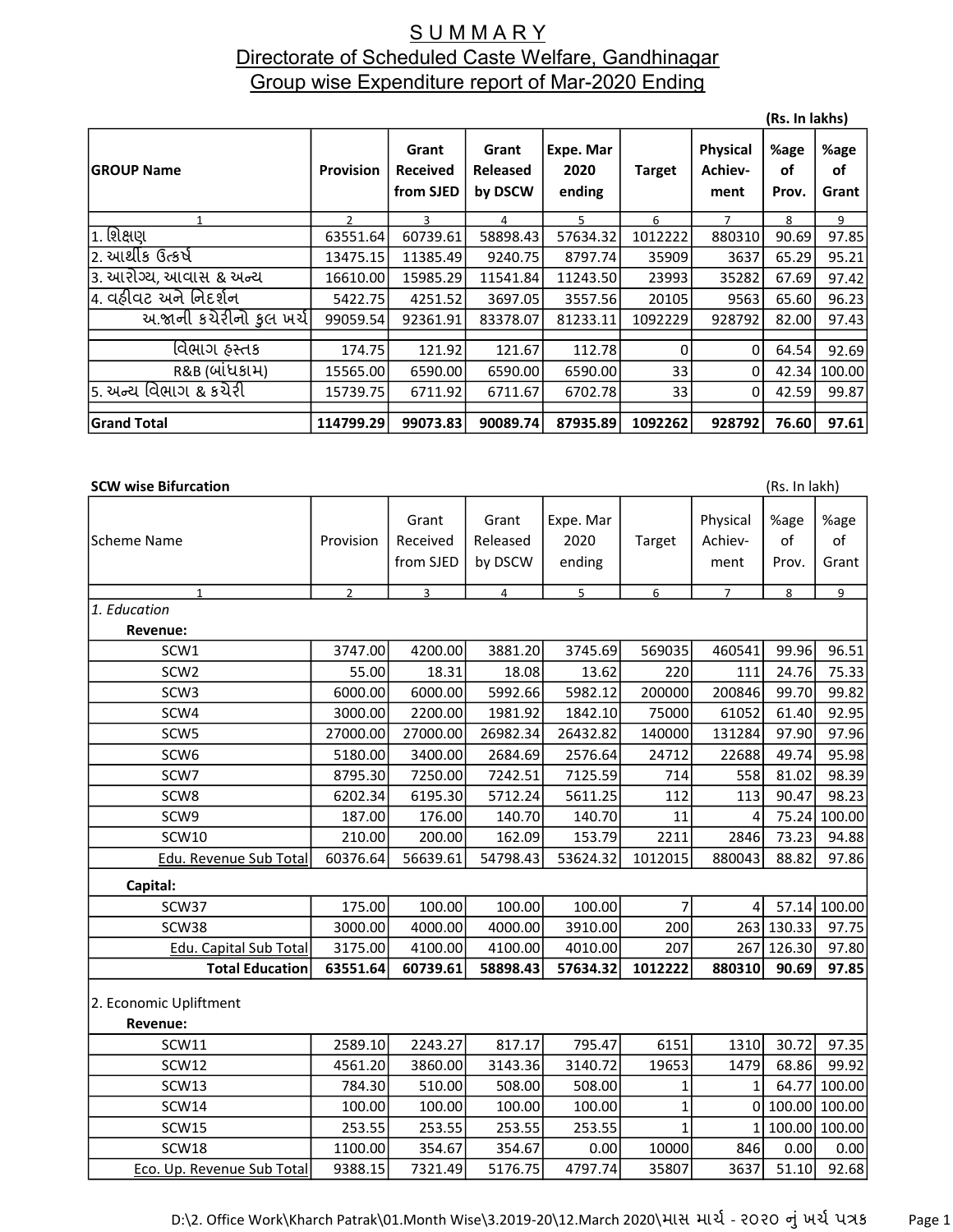| lScheme Name                                                                             | Provision                    | Grant<br>Received<br>from SJED | Grant<br>Released<br>by DSCW | Expe. Mar<br>2020<br>ending | Target               | Physical<br>Achiev-<br>ment | %age<br>of<br>Prov.         | %age<br>of<br>Grant     |
|------------------------------------------------------------------------------------------|------------------------------|--------------------------------|------------------------------|-----------------------------|----------------------|-----------------------------|-----------------------------|-------------------------|
| $\mathbf{1}$                                                                             | $\overline{2}$               | $\overline{3}$                 | $\overline{4}$               | 5                           | 6                    | $\overline{7}$              | 8                           | 9                       |
| Capital:                                                                                 |                              |                                |                              |                             |                      |                             |                             |                         |
| SCW27<br>SCW28                                                                           | 10.00                        | 0.00                           | 0.00                         | 0.00<br>0.00                | 1<br>0               | $\pmb{0}$<br>$\pmb{0}$      | 0.00                        | 0.00                    |
|                                                                                          | 0.00                         | 0.00                           | 0.00                         |                             | 98                   |                             | 0.00                        | 0.00                    |
| SCW34<br>SCW35                                                                           | 77.00<br>0.00                | 64.00<br>0.00                  | 64.00<br>0.00                | 0.00<br>0.00                | 0                    | 0<br>$\mathbf 0$            | 0.00<br>0.00                | 0.00<br>0.00            |
| SCW36                                                                                    | 4000.00                      | 4000.00                        | 4000.00                      | 4000.00                     | 3                    | $\mathbf 0$                 | 100.00 100.00               |                         |
| Eco. Up. Capital Sub Total                                                               | 4087.00                      | 4064.00                        | 4064.00                      | 4000.00                     | 102                  | $\mathbf 0$                 | 97.87                       | 98.43                   |
| <b>Total Economic Upliftment</b>                                                         | 13475.15                     | 11385.49                       | 9240.75                      | 8797.74                     | 35909                | 3637                        | 65.29                       | 95.21                   |
| 3. Health, Housing & Other<br>Revenue:                                                   |                              |                                |                              |                             |                      |                             |                             |                         |
| SCW16                                                                                    | 400.00                       | 450.00                         | 450.00                       | 450.00                      | 0                    |                             | 9403 112.50 100.00          |                         |
| SCW17                                                                                    | 9000.00                      | 9000.00                        | 5313.38                      | 5237.61                     | 7500                 | 12780                       | 58.20                       | 98.57                   |
| SCW19                                                                                    | 3575.00                      | 3269.00                        | 2599.89                      | 2526.74                     | 16490                | 10368                       | 70.68                       | 97.19                   |
| SCW20                                                                                    | 1035.00                      | 666.87                         | 603.87                       | 488.24                      | 3                    | 18                          | 47.17                       | 80.85                   |
| SCW21                                                                                    | 2500.00                      | 2549.41                        | 2529.64                      | 2502.84                     | 0                    |                             | 2609 100.11                 | 98.94                   |
| SCW22<br><b>Total Health, Housing &amp; Other</b>                                        | 100.00<br>16610.00           | 50.01<br>15985.29              | 45.06<br>11541.84            | 38.07<br>11243.50           | $\mathbf 0$<br>23993 | 104<br>35282                | 38.07<br>67.69              | 84.49<br>97.42          |
| 4. Direction & Administration<br>Revenue:<br>SCW <sub>23</sub><br>SCW24<br>BCK-001 & 63A | 3363.63<br>1281.04<br>778.08 | 2391.99<br>854.03<br>1005.50   | 2140.49<br>634.08<br>922.49  | 2048.87<br>623.12<br>885.57 | 20105<br>0<br>0      | 9507<br>36                  | 60.91<br>48.64<br>20 113.81 | 95.72<br>98.27<br>96.00 |
| <b>Total Direction &amp; Admin.</b>                                                      | 5422.75                      | 4251.52                        | 3697.05                      | 3557.56                     | 20105                | 9563                        | 65.60                       | 96.23                   |
| 5. Other Department & Office<br>Revenue:                                                 |                              |                                |                              |                             |                      |                             |                             |                         |
| SCW25                                                                                    | 100.00                       | 85.00                          | 84.75                        | 78.41                       | $\pmb{0}$            | 0                           | 78.41                       | 92.52                   |
| SCW26<br>Other Dept. & Office                                                            | 74.75                        | 36.92                          | 36.92                        | 34.37                       | 0                    | $\overline{0}$              | 45.98                       | 93.09                   |
| Revenue Sub Total                                                                        | 174.75                       | 121.92                         | 121.67                       | 112.78                      | 0                    | 0                           | 64.54                       | 92.69                   |
| Capital:                                                                                 |                              |                                |                              |                             |                      |                             |                             |                         |
| SCW29                                                                                    | 2200.00                      | 1300.00                        | 1300.00                      | 1300.00                     | 6 <sup>1</sup>       | 0                           |                             | 59.09 100.00            |
| SCW30                                                                                    | 7675.00                      | 2640.00                        | 2640.00                      | 2640.00                     | 16                   | 0                           |                             | 34.40 100.00            |
| SCW31                                                                                    | 3850.00                      | 1500.00                        | 1500.00                      | 1500.00                     | 11                   | 0                           |                             | 38.96 100.00            |
| SCW32                                                                                    | 500.00                       | 250.00                         | 250.00                       | 250.00                      | 0                    | 0                           |                             | 50.00 100.00            |
| SCW33                                                                                    | 1340.00                      | 900.00                         | 900.00                       | 900.00                      | 0                    | 0                           |                             | 67.16 100.00            |
| Other Dept. & Office                                                                     | 15565.00                     | 6590.00                        | 6590.00                      | 6590.00                     | 33                   | 0                           |                             | 42.34 100.00            |
| Capital Sub Total                                                                        |                              |                                |                              |                             |                      |                             |                             |                         |
| <b>Total Other Deptt. &amp; Office</b>                                                   | 15739.75                     | 6711.92                        | 6711.67                      | 6702.78                     | 33                   | 0                           | 42.59                       | 99.87                   |
| <b>Revenue Total</b>                                                                     | 91972.29                     | 84319.83                       | 75335.74                     | 73335.89                    | 1091920              | 928525                      | 79.74                       | 97.35                   |
| Capital Total                                                                            | 22827.00                     | 14754.00                       | 14754.00                     | 14600.00                    | 342                  | 267                         | 63.96                       | 98.96                   |
| <b>Grand Total</b>                                                                       | 114799.29                    | 99073.83                       | 90089.74                     | 87935.89                    | 1092262              | 928792                      | 76.60                       | 97.61                   |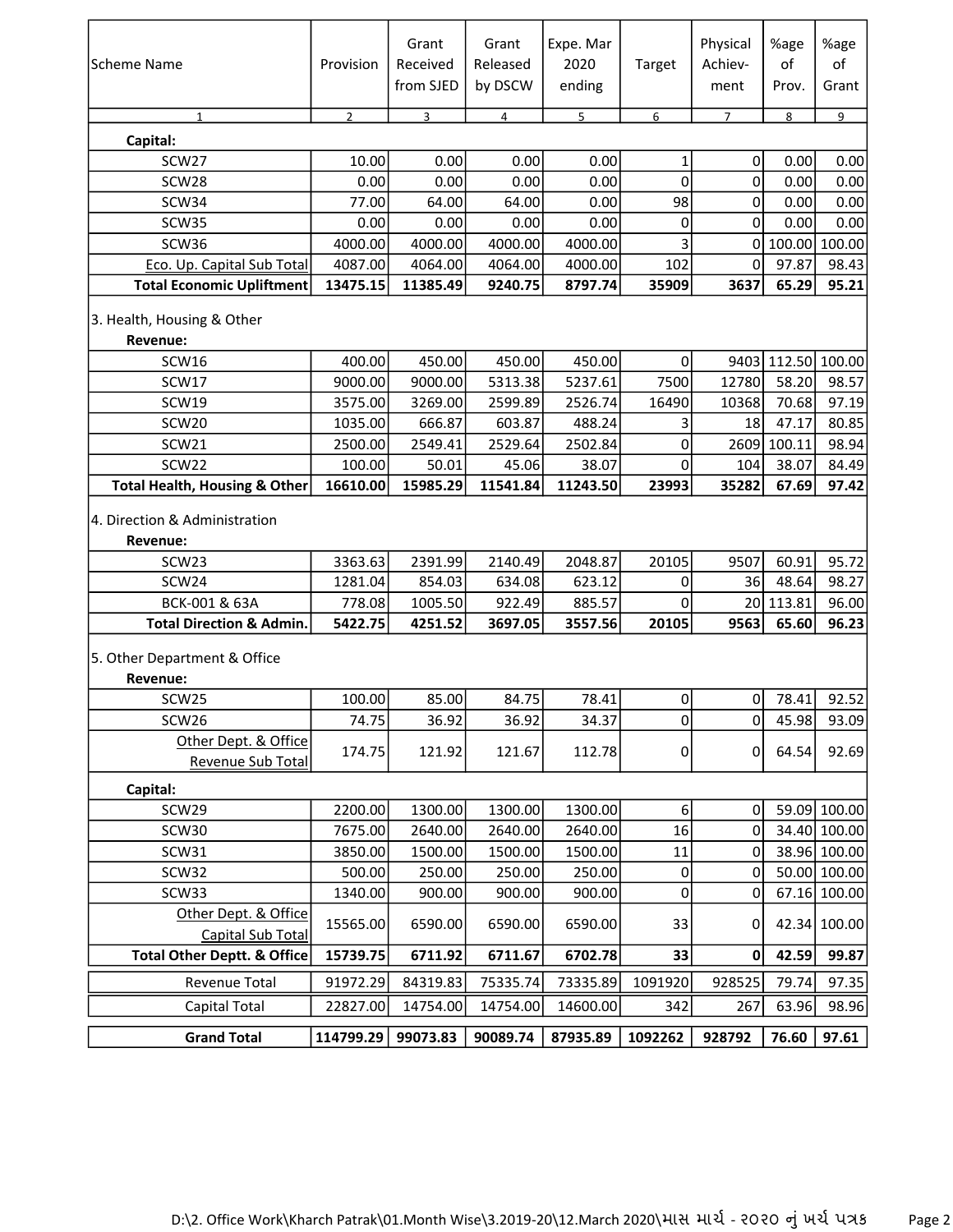# **SUMMARY**

# Directorate of Scheduled Caste Welfare, Gandhinagar Expenditure report of REVENUE Schemes Mar-2020 Ending

| Revenue        |                    |                                                        |                    |                                                                                                       |           |                                                 |                                     |                                |               |                                    | (Rs. In lakh)    |                  |
|----------------|--------------------|--------------------------------------------------------|--------------------|-------------------------------------------------------------------------------------------------------|-----------|-------------------------------------------------|-------------------------------------|--------------------------------|---------------|------------------------------------|------------------|------------------|
| Sr.<br>No.     | <b>SCW</b><br>Code | <b>SCW Head</b>                                        | <b>BCK</b><br>Code | <b>Scheme Name</b>                                                                                    | Provision | Grant<br><b>Received</b><br>from<br><b>SJED</b> | Grant<br><b>Released</b><br>by DSCW | Expe.<br>Mar<br>2020<br>ending | <b>Target</b> | <b>Physical</b><br>Achiev-<br>ment | %age of<br>Prov. | %age of<br>Grant |
| $\mathbf{1}$   | $\overline{2}$     | $\overline{3}$                                         | $\overline{4}$     | 5                                                                                                     | 6         | $\overline{7}$                                  | 8                                   | 9                              | 10            | 11                                 | 12               | 13               |
| $\mathbf{1}$   | SCW1               | 095:2225:01:277:01                                     | BCK-2              | પરિક્ષિતલાલ મજમુદ્દાર પ્રિ-ssc શિષ્યવૃતી                                                              | 450.00    |                                                 |                                     | 539.74                         | 70000         | 74974                              | 119.94           | 0.00             |
| $\overline{2}$ |                    | (SCW-1 Scholarship and<br>Incentives for Pre-          | BCK-71             | પરિક્ષિતલાલ મજમુદ્દાર પ્રિ-ssc શિષ્યવૃતી<br>(ગરીબી નાબુદી)                                            | 300.00    |                                                 |                                     | 153.00                         | 40000         | 24960                              | 51.00            | 0.00             |
| 3              |                    | Metric Education.<br>(Scholarship,                     | BCK-3              | પંસદ કરેલ શાળામા ભણતા અનુસૂચિત<br>જાતિના તેજસ્વી વિદ્યાર્થીઓ માટે શિષ્યવૃતી                           | 5.00      |                                                 |                                     | 1.64                           | 10            | $\overline{4}$                     | 32.80            | 0.00             |
| 4              |                    | Uniform, Cycle etc.)                                   | BCK-6              | અનુસૂચિત જાતિની ધોરણ ૯ માં ભણતી<br>વિધાર્થીનીઓને મફત સાયકલ સહ્યય<br>(સરસ્વતી સાધના ચોજના)             | 900.00    |                                                 |                                     | 825.27                         | 23300         | 22070                              | 91.70            | 0.00             |
| 5              |                    |                                                        | BCK-16             | <u>ધોરણ ૧ થી ૮ માં અભ્યાસ કરતા</u><br>વિધાર્થીઓને ગણવેશ માટે સહાય                                     | 1360.00   |                                                 |                                     | 1714.62                        | 380000        | 286647                             | 126.08           | 0.00             |
| 6              |                    |                                                        | BCK-17             | <u>ધોરણ ૧ થી ૮ માં અભ્યાસ કરતા અનુસૂચિત</u><br> જાતિ પૈકી અતિપછાત જાતિના વિધાર્થીઓને<br>ખાસ શિષ્યવૃતી | 627.00    |                                                 |                                     | 443.53                         | 54000         | 51378                              | 70.74            | 0.00             |
| $\overline{7}$ |                    |                                                        | BCK-17A            | ધીરણ ૯ અને ૧૦ માં અભ્યાસ કરતા<br> અનુસૂચિત જાતિ પૈકી અતિપછાત જાતિના<br>વિધાર્થીઓને ખાસ શિષ્યવૃતી      | 15.00     |                                                 |                                     | 3.48                           | 1500          | 347                                | 23.20            | 0.00             |
| 8              |                    |                                                        | <b>BCK-356</b>     | વિશીષ્ટ યોગ્યતા ધરાવતા અનુસૂચિત જાતિના<br>વિધાર્થીઓ માટે શિષ્યવતી                                     | 90.00     |                                                 |                                     | 64.40                          | 225           | 161                                | 71.56            | 0.00             |
|                |                    |                                                        |                    | <b>Sub Total</b>                                                                                      | 3747.00   | 4200.00                                         | 3881.20                             | 3745.69                        | 569035        | 460541                             | 99.96            | 96.51            |
| 9              | SCW <sub>2</sub>   | 095:2225:01:277: 32<br>(SCW-2 Scholarship/<br>Stipend) | BCK-2B             | અનુસૂચિત જાતિના વિધાર્થીઓમાં શિક્ષણનું<br> સ્તર ઉંચું લાવવા માટે શિષ્યવૃતી (૧૦૦% css)                 | 55.00     | 18.31                                           | 18.08                               | 13.62                          | 220           | 111                                | 24.76            | 75.33            |
|                |                    |                                                        |                    | <b>Sub Total</b>                                                                                      | 55.00     | 18.31                                           | 18.08                               | 13.62                          | 220           | 111                                | 24.76            | 75.33            |
| 10             | SCW <sub>3</sub>   | 095:2225:01:277:03<br>(SCW-3 Scholarship/<br>Stipend)  | BCK-4              | મુનિ મેતરાજ અસ્વચ્છ વ્યવસાયમાં રોકાયેલા<br>વાલીઓના બાળકોને પ્રિ-ssc શિષ્યવૃતી (૧૦૦%<br>CSS)           | 6000.00   | 6000.00                                         | 5992.66                             | 5982.12                        | 200000        | 200846                             | 99.70            | 99.82            |
|                |                    |                                                        |                    | <b>Sub Total</b>                                                                                      | 6000.00   | 6000.00                                         | 5992.66                             | 5982.12                        | 200000        | 200846                             | 99.70            | 99.82            |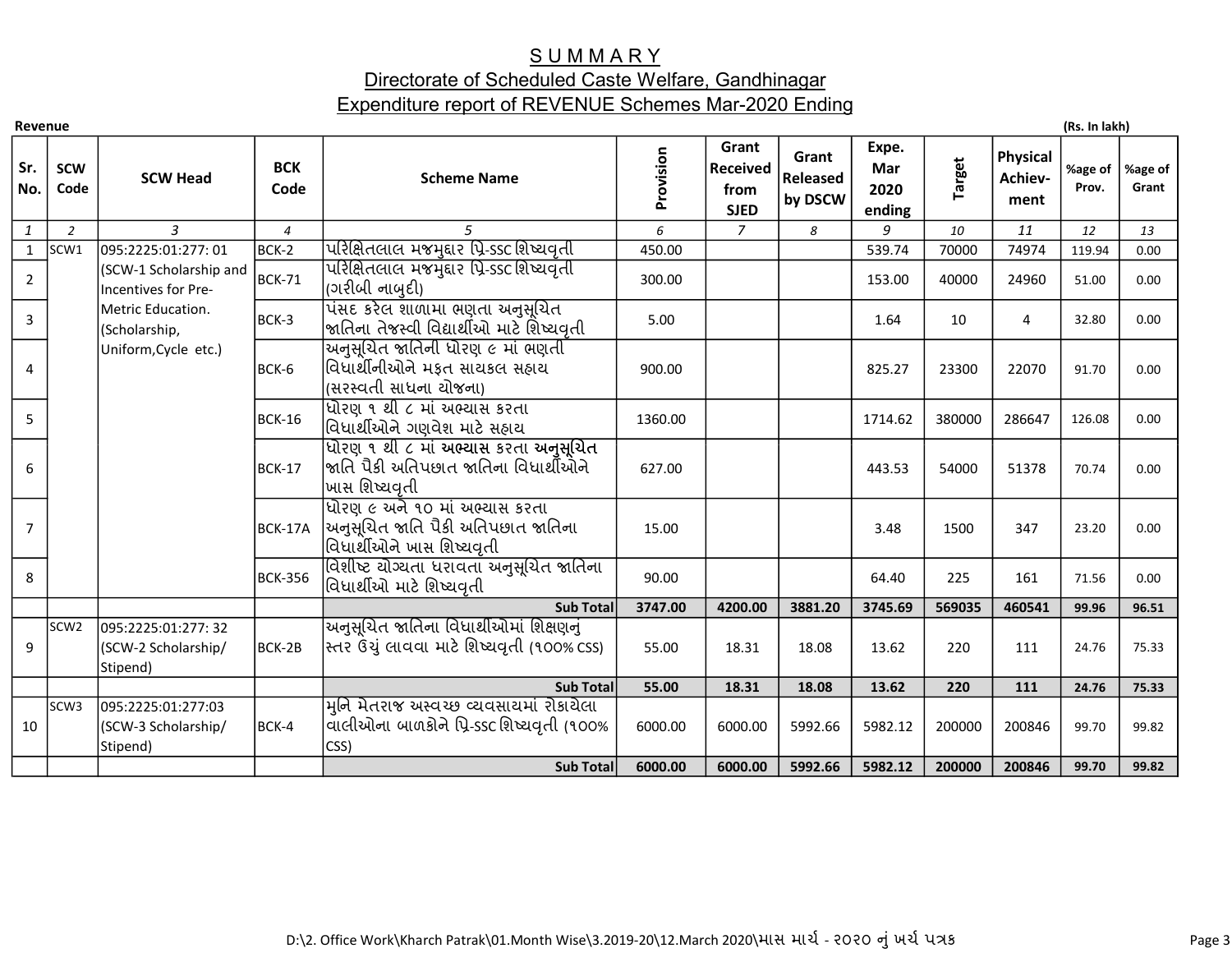| Sr.<br>No. | <b>SCW</b><br>Code | <b>SCW Head</b>                                                                                      | <b>BCK</b><br>Code | <b>Scheme Name</b>                                                                                                                     | Provision | Grant<br><b>Received</b><br>from<br><b>SJED</b> | Grant<br>Released<br>by DSCW | Expe.<br>Mar<br>2020<br>ending | <b>Target</b> | <b>Physical</b><br>Achiev-<br>ment | %age of<br>Prov. | %age of<br>Grant |
|------------|--------------------|------------------------------------------------------------------------------------------------------|--------------------|----------------------------------------------------------------------------------------------------------------------------------------|-----------|-------------------------------------------------|------------------------------|--------------------------------|---------------|------------------------------------|------------------|------------------|
| 11         | SCW4               | 095:2225:01:277:35<br>(SCW-4 Scholarship/<br>Stipend)                                                | BCK-<br>35(239)    | ભારત સરકારની ધોરણ ૯ અને ૧૦ માં<br>અભ્યાસ કરતા અનુ. જાતિ વિધાર્થીઓ માટે પ્રિ-<br>ssc શિષ્યવૃતી (૧૦૦% css)                               | 3000.00   | 2200.00                                         | 1981.92                      | 1842.10                        | 75000         | 61052                              | 61.40            | 92.95            |
|            |                    |                                                                                                      |                    | <b>Sub Total</b>                                                                                                                       | 3000.00   | 2200.00                                         | 1981.92                      | 1842.10                        | 75000         | 61052                              | 61.40            | 92.95            |
| 12         | SCW <sub>5</sub>   | 095:2225:01:277:05<br>(SCW-5 Scholarship/<br>Stipend)                                                | <b>BCK-6.1</b>     | <u>ભારત સરકારની પોસ્ટ-sscશિષ્યવૃતી યોજના</u><br>(100% CSS)                                                                             | 27000.00  | 27000.00                                        | 26982.34                     | 26432.82                       | 140000        | 131284                             | 97.90            | 97.96            |
|            |                    |                                                                                                      |                    | <b>Sub Total</b>                                                                                                                       | 27000.00  | 27000.00                                        | 26982.34                     | 26432.82                       | 140000        | 131284                             | 97.90            | 97.96            |
| 13         | SCW <sub>6</sub>   | 095:2225:01:277:04<br>(SCW-6 Scholarship &<br><b>Incentives for Post-</b><br><b>Metric Education</b> | BCK-5              | આર્થિક માંપદડ, નોકરી અને કુટુંબના કદને<br>કારણે પાત્ર ન હોય તેવી વિધાર્થીનીઓને ssc<br>પછીના અભ્યાસક્રમો માટે રાજ્ય સરકારની<br>શિષ્યવતી | 3100.00   |                                                 |                              | 923.50                         | 5000          | 4359                               | 29.79            | 0.00             |
| 14         |                    | (Coaching Fees,<br>Awards, Food Bill,<br>Thesis Schemes, Study                                       | BCK-7              | ધોરણ ૧૧-૧૨ વિજ્ઞાન પ્રવાહમાં અભ્યાસ<br>કરતા અનુસુચિત જાતિના વિધાર્થીઓને<br> ખાનગી ટ્યુશન માટે શિષ્યવૃતી                                | 325.00    |                                                 |                              | 343.03                         | 1080          | 2306                               | 105.55           | 0.00             |
| 15         |                    | <b>Equipments and Post</b><br>Metric Scholarship)                                                    | BCK-8              | ધોરણ ૧૧-૧૨ સામાન્ય પ્રવાહમાં અભ્યાસ<br>કરતા અનુસુચિત જાતિના વિધાર્થીઓને<br> ખાનગી ટ્યુશન માટે શિષ્યવૃતી                                | 10.00     |                                                 |                              | 7.25                           | 100           | 99                                 | 72.50            | 0.00             |
| 16         |                    |                                                                                                      | <b>BCK-10</b>      | એન્જીનીયરીગ/મેડિકલ અભ્યાસક્રમોમાં<br>અભ્યાસ કરતા વિધાર્થીઓ માટે ફ્રડબિલ                                                                | 1095.00   |                                                 |                              | 846.38                         | 6150          | 6774                               | 77.29            | 0.00             |
| 17         |                    |                                                                                                      | <b>BCK-11</b>      | મહારાજા સચાજીરાવ ગાચકવાડ M.phil &<br>Ph.D. માટે મહાનિબંધ ચોજના                                                                         | 30.00     |                                                 |                              | 11.76                          | 120           | 45                                 | 39.20            | 0.00             |
| 18         |                    |                                                                                                      | BCK-12             | અનુસૂચિત જાતિના એન્જીનીયરીંગ, મેડીકલ<br> અને ડિંપ્લોમાં અભ્યાસ કરતા વિદ્યાર્થીઓને<br>સાધન ખરીદવા માટે સહ્રાય                           | 100.00    |                                                 |                              | 39.05                          | 1600          | 802                                | 39.05            | 0.00             |
| 19         |                    |                                                                                                      | $BCK-13$           | <u> ચાંત્રિક અને ।Ti માં વ્યવસાયિક અભ્યાસ માટે</u><br>શિષ્યવતી                                                                         | 500.00    |                                                 |                              | 390.12                         | 10417         | 8032                               | 78.02            | 0.00             |
| 20         |                    |                                                                                                      | BCK-29             | ધોરણ ૧૦ અને ૧૨મા રાજ્ય અને જિલ્લા<br><sup>I</sup> કક્ષાએ ઉચ્ચક્રમ મેળવનાર વિધાર્થીઓને<br> ઈનામ આપવાની યોજના                            | 20.00     |                                                 |                              | 15.55                          | 245           | 271                                | 77.75            | 0.00             |
|            |                    |                                                                                                      |                    | <b>Sub Total</b>                                                                                                                       | 5180.00   | 3400.00                                         | 2684.69                      | 2576.64                        | 24712         | 22688                              | 49.74            | 95.98            |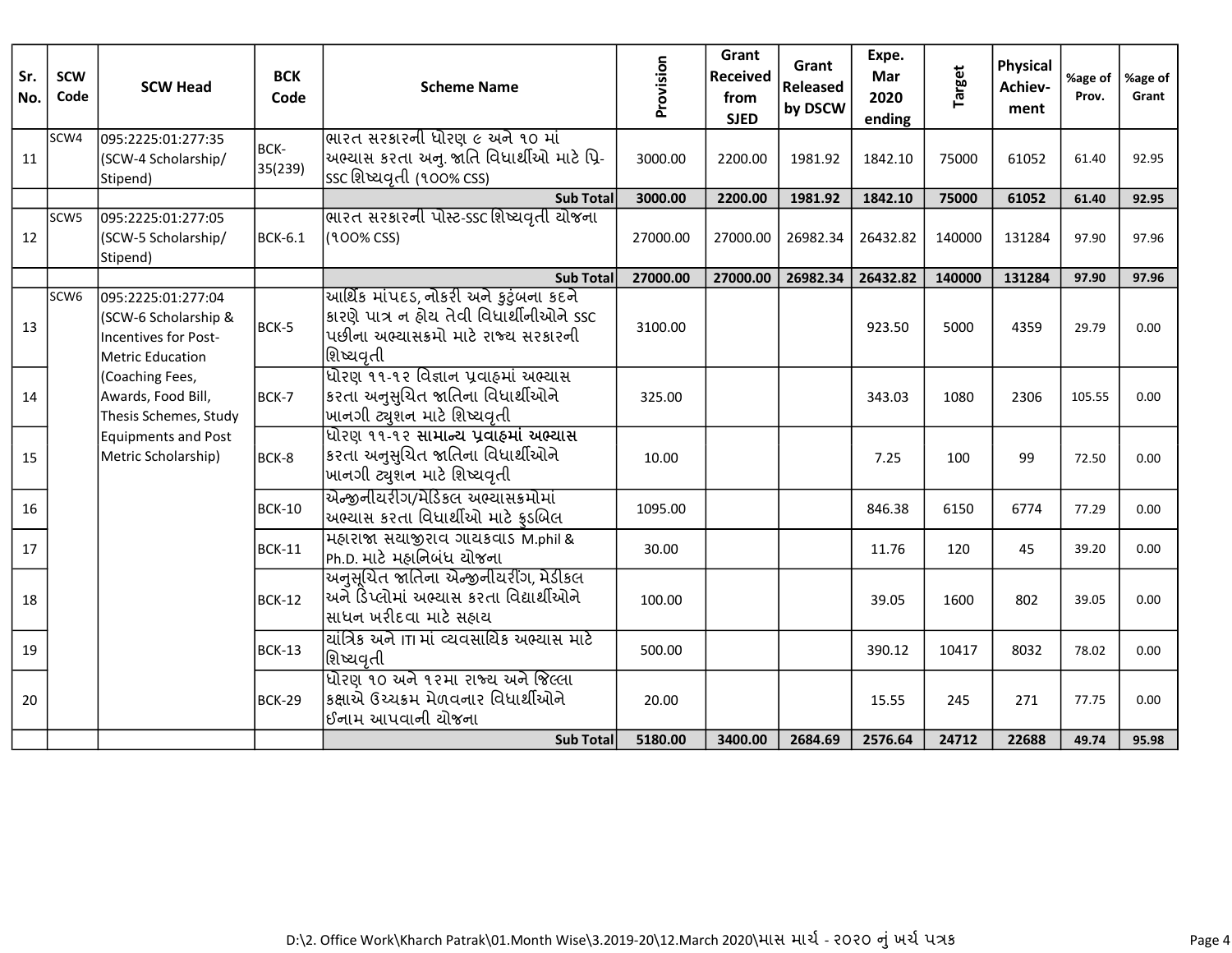| Sr.<br>No. | <b>SCW</b><br>Code | <b>SCW Head</b>                                                                                | <b>BCK</b><br>Code | <b>Scheme Name</b>                                                                                                      | Provision | Grant<br><b>Received</b><br>from<br><b>SJED</b> | Grant<br>Released<br>by DSCW | Expe.<br>Mar<br>2020<br>ending | <b>Target</b>  | <b>Physical</b><br>Achiev-<br>ment | %age of<br>Prov. | %age of<br>Grant |
|------------|--------------------|------------------------------------------------------------------------------------------------|--------------------|-------------------------------------------------------------------------------------------------------------------------|-----------|-------------------------------------------------|------------------------------|--------------------------------|----------------|------------------------------------|------------------|------------------|
| 21         | SCW7               | 095:2225:01:277: 12<br>(SCW-7 G.I.A. to                                                        | <b>BCK-19</b>      | સિબેદાર રામજી આંબેડકર છાત્રાલયને અનુદાન<br> (ગ્રાન્ટ ઈન એઈડ)                                                            | 5450.00   |                                                 |                              | 4217.22                        | 594            | 485                                | 77.38            | 0.00             |
| 22         |                    | N.G.Os. (Subedar Ramji<br>Hostels, Jugatram Dave                                               | <b>BCK-20</b>      | ચિ.જા.ના કુમારો માટે છાત્રાલયોના મકાન<br> બાંધકામ માટે સહાચક અનુદાન                                                     | 11.55     |                                                 |                              | 0.00                           | $\overline{2}$ | $\Omega$                           | 0.00             | 0.00             |
| 23         |                    | Ashram Schools and<br>Construction of G.I.A.                                                   | <b>BCK-21</b>      | અ.જા.ની કન્યાઓ માટે છાત્રાલયોના મકાન<br> બાંધકામ માટે સહ્રાયક અનુદાન                                                    | 8.25      |                                                 |                              | 0.00                           | $\mathbf{1}$   | $\Omega$                           | 0.00             | 0.00             |
| 24         |                    | Hostels)                                                                                       | <b>BCK-22</b>      | <u> સિહ્નાયક અનુદાન મેળવતા સરકારી</u><br> છાત્રાલચોને વધારાના શિક્ષણ કેન્દ્રો ચલાવવા<br>શિષ્યવતી                        | 5.50      |                                                 |                              | 0.16                           | 9              | $\overline{2}$                     | 2.91             | 0.00             |
| 25         |                    |                                                                                                | BCK-27             | શ્રી જુગતરામ દવે આશ્રમશાળા                                                                                              | 3300.00   |                                                 |                              | 2904.88                        | 88             | 70                                 | 88.03            | 0.00             |
| 26         |                    |                                                                                                | <b>BCK-72</b>      | <u>સિબેદાર રામજી આંબેડકર છાત્રાલય (ધોરણ-૧૧-</u><br> १२)                                                                 | 20.00     |                                                 |                              | 3.33                           | 20             | $\mathbf{1}$                       | 16.65            | 0.00             |
|            |                    |                                                                                                |                    | <b>Sub Total</b>                                                                                                        | 8795.30   | 7250.00                                         | 7242.51                      | 7125.59                        | 714            | 558                                | 81.02            | 98.39            |
| 27         | SCW8               | 095:2225:01:277: 17<br>(SCW-8 Govt. Hostel &                                                   | BCK-24             | સિરકારી કુમાર-કન્યા છાત્રાલયો માટે નિભાવ<br> અને વિકાસ                                                                  | 3625.54   |                                                 |                              | 2540.49                        | 84             | 86                                 | 70.07            | 0.00             |
|            |                    | <b>Residential Schools)</b>                                                                    | BCK-24A            | <u> સિરકારી છાત્રાલયો: હ્રાઉસ માસ્ટર</u>                                                                                |           |                                                 |                              | 1133.55                        |                | $\mathbf{3}$                       | 0.00             | 0.00             |
| 28         |                    |                                                                                                | <b>BCK-28</b>      | માિમા સાહેબ ફડકે સરકારી આદર્શ નિવાસી<br> શાળા                                                                           | 2576.80   |                                                 |                              | 1937.21                        | 28             | 24                                 | 75.18            | 0.00             |
|            |                    |                                                                                                |                    | <b>Sub Total</b>                                                                                                        | 6202.34   | 6195.30                                         | 5712.24                      | 5611.25                        | 112            | 113                                | 90.47            | 98.23            |
| 29         | SCW9               | 095:2225:01:277: 24<br>(SCW-9 Awards for<br>Social Educational, Art<br>& Cultural Activities & | <b>BCK-30</b>      | समाश्र इल्याएा क्षेत्रे विशिष्ट प्रहान इरनार<br>માટે વિવિધ એવોર્ડ                                                       | 12.00     |                                                 |                              | 0.70                           | 6              | 0                                  | 5.83             | 0.00             |
| 30         |                    | Chair for Research &<br>Development)                                                           | <b>BCK-AC</b>      | ડૉ. આંબેડકર ચેર                                                                                                         | 175.00    |                                                 |                              | 140.00                         | 5              | 4                                  | 80.00            | 0.00             |
|            |                    |                                                                                                |                    | <b>Sub Totall</b>                                                                                                       | 187.00    | 176.00                                          | 140.70                       | 140.70                         | 11             | $\overline{\mathbf{4}}$            | 75.24            | 100.00           |
| 31         | SCW10              | 095:2225:01:277: 20<br>(SCW-10 Training, Aid &                                                 | <b>BCK-38</b>      | ચિન. જાતિના વિધાર્થીઓને IAS, IPS અને<br> સંલંગ્ન સેવાઓ માટે સ્ટાઇપન્ડ                                                   | 20.00     |                                                 |                              | 10.00                          | $\mathbf{1}$   | 0                                  | 50.00            | 0.00             |
| 32         |                    | Incentive for Higher<br>Education)                                                             | <b>BCK-353</b>     | <u> અિુસૂચિત જાતિના ધોરણ ૧૨ મા ભણતા</u><br>વિધાર્થીઓને વિનામૂલ્યે ટેબ્લેટ્સ યોજના                                       | 10.00     |                                                 |                              | 22.68                          | 1000           | 2268                               | 226.80           | 0.00             |
| 33         |                    |                                                                                                | <b>BCK-354</b>     | ધોિરણ ૧૨ ના વિજ્ઞાનપ્રવાહમાં ભણતા<br>વિધાર્થીઓને Neet, Jee જેવી સ્પર્ધાત્મક<br> પરીક્ષાની પૂર્વ તૈયારી માટે તાલીમ ચોજના | 125.00    |                                                 |                              | 49.37                          | 850            | 324                                | 39.50            | 0.00             |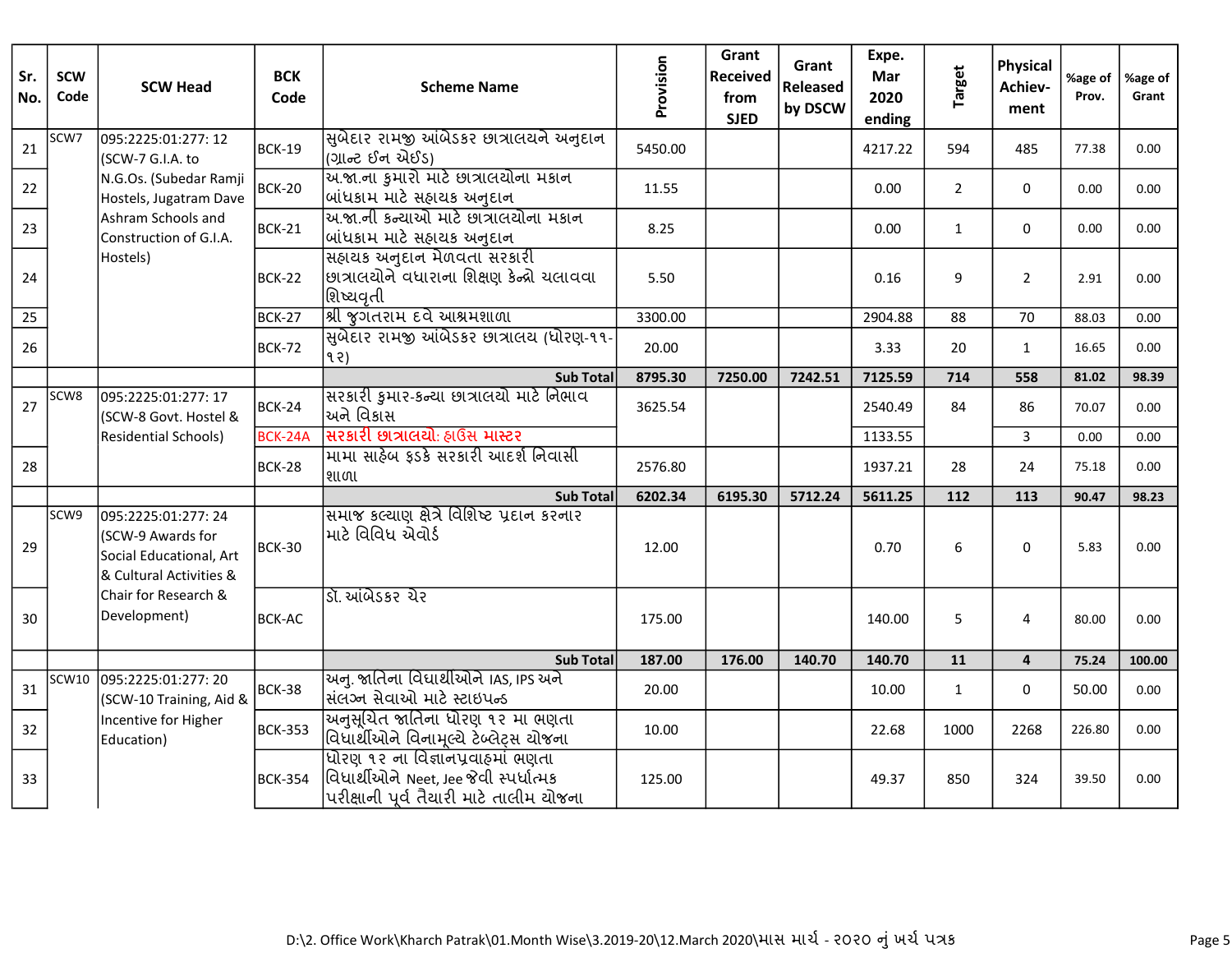| Sr.<br>No. | <b>SCW</b><br>Code | <b>SCW Head</b>                                                                    | <b>BCK</b><br>Code | <b>Scheme Name</b>                                                                                                                                 | Provision | Grant<br><b>Received</b><br>from<br><b>SJED</b> | Grant<br><b>Released</b><br>by DSCW | Expe.<br>Mar<br>2020<br>ending | <b>Target</b> | <b>Physical</b><br>Achiev-<br>ment | %age of<br>Prov. | %age of<br>Grant |
|------------|--------------------|------------------------------------------------------------------------------------|--------------------|----------------------------------------------------------------------------------------------------------------------------------------------------|-----------|-------------------------------------------------|-------------------------------------|--------------------------------|---------------|------------------------------------|------------------|------------------|
| 34         |                    |                                                                                    | <b>BCK-355</b>     | સિરકારી સંસ્થાઓ જેવી કે IIM, NIFT, NLU &<br> сєрт દ્વારા તાલીમ આપવાની ચોજના                                                                        | 55.00     |                                                 |                                     | 71.74                          | 360           | 254                                | 130.44           | 0.00             |
|            |                    |                                                                                    |                    | <b>Sub Total</b>                                                                                                                                   | 210.00    | 200.00                                          | 162.09                              | 153.79                         | 2211          | 2846                               | 73.23            | 94.88            |
| 35         | SCW11              | 095:2225:01:277: 10                                                                | <b>BCK-33</b>      | મિઠિલાઓ માટે શિવણ કેન્દ્રો                                                                                                                         | 37.10     |                                                 |                                     | 8.85                           | $\mathbf{1}$  | $\mathbf{1}$                       | 23.85            | 0.00             |
| 36         |                    | (SCW-11 Scheme for<br>Income & Employment                                          | <b>BCK-35</b>      | <u> અનુસુચિત જાતિના વિધાર્થીઓ માટે ઉચ્ચ</u><br> કુશળતા કેળવવાની ચોજના                                                                              | 550.00    |                                                 |                                     | 156.52                         | 300           | 935                                | 28.46            | 0.00             |
| 37         |                    | <b>Generation &amp; Skill</b><br>Development)                                      | BCK-36             | .<br>અનુસુચિત જાતિના વિધાર્થીઓ માટે કોમ્પ્યુટર<br>વર્ગો યલાવવાની યોજના                                                                             | 1.00      |                                                 |                                     | 0.00                           | 50            | 0                                  | 0.00             | 0.00             |
| 38         |                    |                                                                                    | BCK-36A            | મિનેજમેન્ટ યોજના                                                                                                                                   | 1.00      |                                                 |                                     | 0.00                           |               | 0                                  | 0.00             | 0.00             |
| 39         |                    |                                                                                    | <b>BCK-HS</b>      | સંત શીરોમણી શ્રી રવિદાસ હ્રાઇસ્ક્રીલ તાલીમ                                                                                                         | 2000.00   |                                                 |                                     | 630.10                         | 5800          | 374                                | 31.51            | 0.00             |
|            |                    |                                                                                    |                    | <b>Sub Total</b>                                                                                                                                   | 2589.10   | 2243.27                                         | 817.17                              | 795.47                         | 6151          | 1310                               | 30.72            | 97.35            |
| 40         | SCW12              | 095:2225:01:102:02<br>(SCW-12 Scheme for                                           | BCK-32             | ડૉ. પી. જી. સોલંકી વકીલોને સ્ટાઇપેન્ડ અને<br> નાણાંકીય સહ્યય                                                                                       | 100.00    |                                                 |                                     | 36.97                          | 600           | 726                                | 36.97            | 0.00             |
| 41         |                    | Income & Employment<br>Generation and<br><b>Ecomomic Upliftment)</b>               | BCK-32A            | <u>'sૉ. પી. જી. સોલંકી અનુસૂચિત જાતિના તબીબી</u><br> સ્નાતક અને અનુસ્નાતક ડૉકટરોને સર્જીકલ<br> નર્સીંગ હોમ / દવાખાનું શરૂ કરવા નાણાંકીય<br> સહ્રાચ | 11.00     |                                                 |                                     | 2.75                           | 22            | $\mathbf{1}$                       | 25.00            | 0.00             |
| 42         |                    |                                                                                    | <b>BCK-43</b>      | શિહેરી વિસ્તારોમાં નાના ઉદ્યોગ સાહસિકોને<br> નાણાંકીય સહ્યય                                                                                        | 11.00     |                                                 |                                     | 4.42                           | 15            | 10                                 | 40.18            | 0.00             |
| 43         |                    |                                                                                    | <b>BCK-73</b>      | શહેરી વિસ્તારમાં નાના ઉઘોગ સાહસિકોને<br> નાણાંકિય સહ્યય (ગરીબી નાબુદી)                                                                             | 2.20      |                                                 |                                     | 0.00                           | 5             | 0                                  | 0.00             | 0.00             |
| 44         |                    |                                                                                    | <b>BCK-44</b>      | અનુસૂચિત જાતિના ખેડૂતોને જમીન ખરીદવા<br> માટે નાણાંકીય સહ્રાય                                                                                      | 11.00     |                                                 |                                     | 2.00                           | 11            | $\mathbf{1}$                       | 18.18            | 0.00             |
| $45\,$     |                    |                                                                                    | BCK-44A            | વિજળીકરણ માટે નાણાકીય સહ્યય                                                                                                                        | 1.00      |                                                 |                                     | 0.00                           | 2000          | 0                                  | 0.00             | 0.00             |
| 46         |                    |                                                                                    | <b>BCK-31</b>      | માિનવ ગરીમા ચોજના અંતર્ગત સહ્યચ                                                                                                                    | 3200.00   |                                                 |                                     | 1880.00                        | 15000         | 0                                  | 58.75            | 0.00             |
| 47         |                    |                                                                                    | <b>BCK-75</b>      | સિકાઈ કામદારો અને તેમના આશ્રિતોના<br>પુનઃસ્થાપન માટે નાણાંકીય સહ્યય                                                                                | 1225.00   |                                                 |                                     | 1214.58                        | 2000          | 741                                | 99.15            | 0.00             |
|            |                    |                                                                                    |                    | <b>Sub Total</b>                                                                                                                                   | 4561.20   | 3860.00                                         | 3143.36                             | 3140.72                        | 19653         | 1479                               | 68.86            | 99.92            |
| 48         | SCW13              | 095:2225:01:190: 01<br>(SCW-13 Gujarat S.C.<br>Dev. Corporation)<br>(Admin. Grant) | <b>BCK-40</b>      | ગુજરાત અનુસૂચિત જાતિ વિકાસ નિગમ,<br>ગાંધીનગર (વહીવટી ગ્રાંટ)                                                                                       | 784.30    | 510.00                                          | 508.00                              | 508.00                         | $\mathbf{1}$  | $\mathbf{1}$                       | 64.77            | 100.00           |
|            |                    |                                                                                    |                    | <b>Sub Total</b>                                                                                                                                   | 784.30    | 510.00                                          | 508.00                              | 508.00                         | $\mathbf{1}$  | $\mathbf{1}$                       | 64.77            | 100.00           |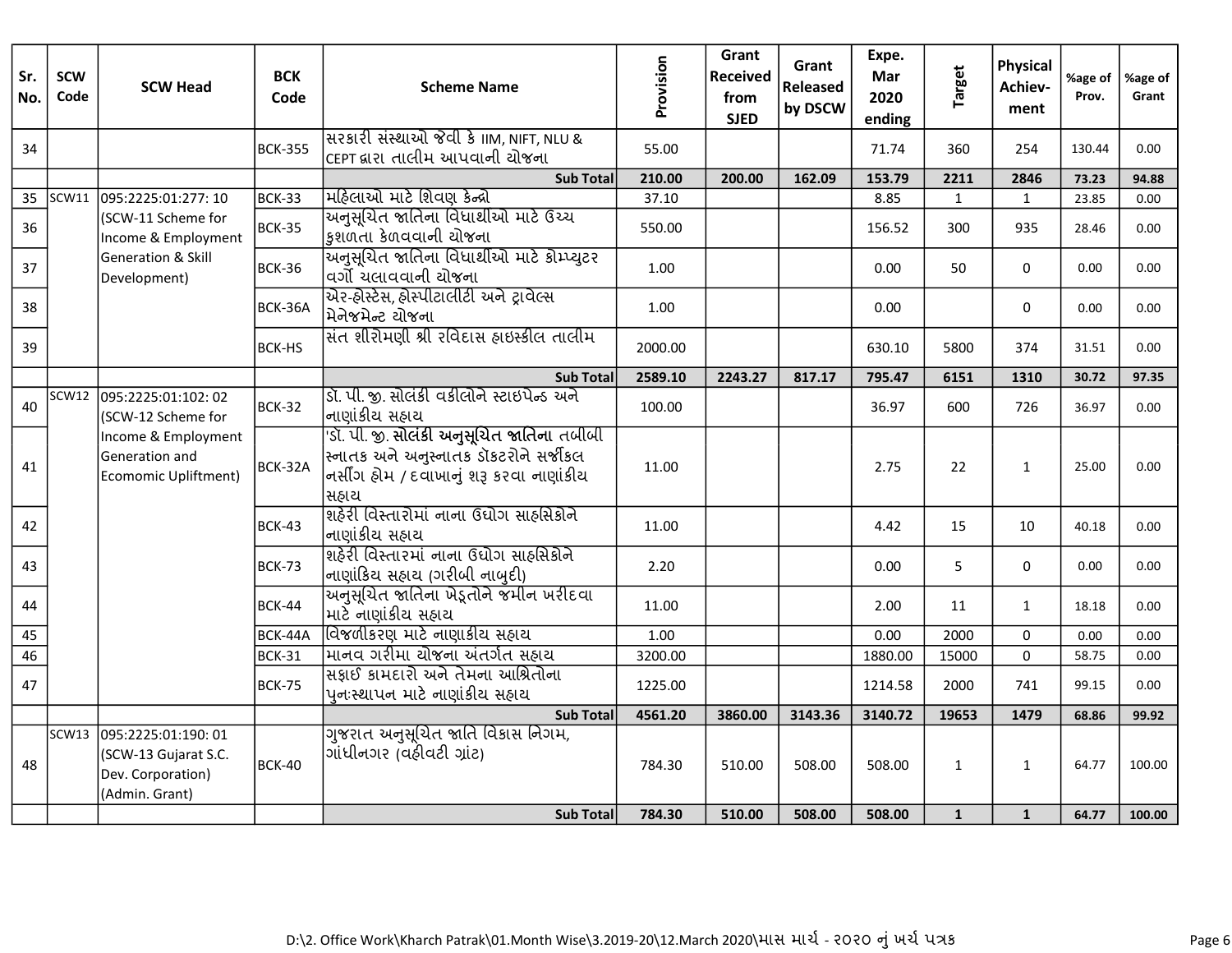| Sr.<br>No. | <b>SCW</b><br>Code | <b>SCW Head</b>                                                                                                 | <b>BCK</b><br>Code | <b>Scheme Name</b>                                                                                                                   | Provision | Grant<br><b>Received</b><br>from<br><b>SJED</b> | Grant<br><b>Released</b><br>by DSCW | Expe.<br>Mar<br>2020<br>ending | <b>Target</b> | <b>Physical</b><br>Achiev-<br>ment | %age of<br>Prov. | %age of<br>Grant |
|------------|--------------------|-----------------------------------------------------------------------------------------------------------------|--------------------|--------------------------------------------------------------------------------------------------------------------------------------|-----------|-------------------------------------------------|-------------------------------------|--------------------------------|---------------|------------------------------------|------------------|------------------|
| 49         | SCW14              | 095:2225:01:190: 03<br>(SCW-14 Gujarat<br>Scheduled Caste Most<br>Backward Castes Dev.<br>Corp.) (Admin. Grant) | BCK-41             | ડૉ. આંબેડકર અંત્યોદય વિકાસ નિગમ,<br>ગાંધીનગર (વહીવટી ગ્રાંટ)                                                                         | 100.00    | 100.00                                          | 100.00                              | 100.00                         | $\mathbf{1}$  | $\Omega$                           | 100.00           | 100.00           |
|            |                    |                                                                                                                 |                    | <b>Sub Total</b>                                                                                                                     | 100.00    | 100.00                                          | 100.00                              | 100.00                         | $\mathbf{1}$  | $\mathbf{0}$                       | 100.00           | 100.00           |
| 50         |                    | SCW15 095:2225:01:190: 02<br>(SCW-15 Gujrat Safai<br>Kamdar Vikas Nigam)<br>(Admin. Grant)                      | BCK-42             | ગુજરાત સફાઈ કામદાર વિકાસ નિગમ,<br>ગાંધીનગર (વહીવટી ગ્રાંટ)                                                                           | 253.55    | 253.55                                          | 253.55                              | 253.55                         | $\mathbf{1}$  | $\mathbf{1}$                       | 100.00           | 100.00           |
|            |                    |                                                                                                                 |                    | <b>Sub Total</b>                                                                                                                     | 253.55    | 253.55                                          | 253.55                              | 253.55                         | $\mathbf{1}$  | $\mathbf{1}$                       | 100.00           | 100.00           |
| 51         |                    | SCW16 095:2225:01:282: 01<br>(SCW-16 Financial                                                                  | BCK-47             | વિના મલ્ચે વૈધકીય સહ્યય                                                                                                              | 300.00    |                                                 |                                     | 350.00                         |               | 6000                               | 116.67           | 0.00             |
| 52         |                    | Assistance for Health<br>Care & Nutirition)                                                                     | BCK-74             | વિના મુલ્યે વૈધકીય સહ્રાય (ગરીબી નાબુદી)                                                                                             | 100.00    |                                                 |                                     | 100.00                         |               | 3403                               | 100.00           | 0.00             |
|            |                    |                                                                                                                 |                    | <b>Sub Totall</b>                                                                                                                    | 400.00    | 450.00                                          | 450.00                              | 450.00                         | $\mathbf{0}$  | 9403                               | 112.50           | 100.00           |
| 53         | SCW17              | 095:2225:01:283:01<br>(SCW-17 Dr. Ambedkar<br>Awas)                                                             | BCK-50A            | ગૃહ નિર્માણ માટે વ્યકિતગત ધોરણે નાણાંકીય<br> સહ્રાય (ડૉ. આંબેડકર આવાસ ચોજના) પ્રથમ<br> ઠપ્તો                                         | 5955.60   |                                                 |                                     | 2277.60                        | 4963          | 5700                               | 38.24            | 0.00             |
|            |                    |                                                                                                                 | BCK-50B            | બીજો હપ્તો                                                                                                                           |           |                                                 |                                     | 1697.19                        |               | 2967                               | 0.00             | 0.00             |
|            |                    |                                                                                                                 | BCK-50C            | ત્રીજો હપ્તો                                                                                                                         |           |                                                 |                                     | 285.02                         |               | 1858                               | 0.00             | 0.00             |
| 54         |                    |                                                                                                                 | BCK-51A            | શહેરી વિસ્તારોમાં ગૃહ નિર્માણ માટે નાણાંકીય<br>સહ્યટા: પ્રથમ હપ્તો                                                                   | 1500.00   |                                                 |                                     | 116.55                         | 1250          | 259                                | 7.77             | 0.00             |
|            |                    |                                                                                                                 | BCK-51B            | બીજો હપ્તો                                                                                                                           |           |                                                 |                                     | 0.00                           |               | $\Omega$                           | 0.00             | 0.00             |
|            |                    |                                                                                                                 | BCK-51C            | ત્રીજો હપ્તો                                                                                                                         |           |                                                 |                                     | 0.00                           |               | $\mathbf 0$                        | 0.00             | 0.00             |
| 55         |                    |                                                                                                                 | BCK-52A            | વાલ્મિકી, હાડી, નાડિયા, સેનવા, વણકર-સાધુ,<br>વગેરે જેવી અતિપછાત જાતિઓને ગૃહનિર્માણ<br>માટે નાણાંકીય સહાય: પ્રથમ હ <mark>પ્</mark> તો | 1544.40   |                                                 |                                     | 442.83                         | 1287          | 1100                               | 28.67            | 0.00             |
|            |                    |                                                                                                                 | BCK-52B            | जीन्ने हप्तो                                                                                                                         |           |                                                 |                                     | 361.89                         |               | 632                                | 0.00             | 0.00             |
|            |                    |                                                                                                                 | BCK-52C            | ત્રીજો હપ્તો                                                                                                                         |           |                                                 |                                     | 56.53                          |               | 264                                | 0.00             | 0.00             |
|            |                    |                                                                                                                 |                    | <b>Sub Total</b>                                                                                                                     | 9000.00   | 9000.00                                         | 5313.38                             | 5237.61                        | 7500          | 12780                              | 58.20            | 98.57            |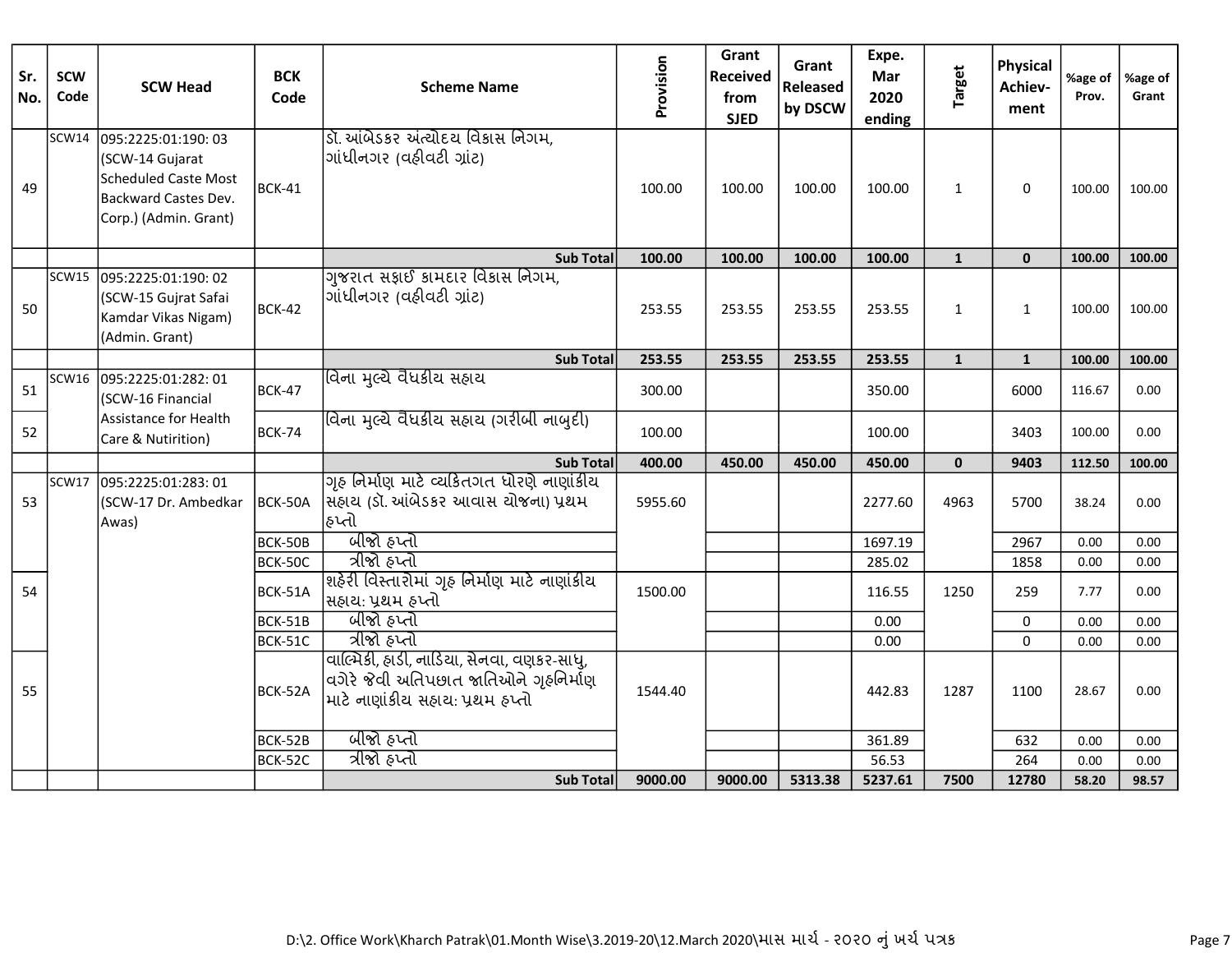| Sr.<br>No. | <b>SCW</b><br>Code | <b>SCW Head</b>                                                                          | <b>BCK</b><br>Code | <b>Scheme Name</b>                                                                  | Provision | Grant<br>Received<br>from<br><b>SJED</b> | Grant<br>Released<br>by DSCW | Expe.<br>Mar<br>2020<br>ending | <b>Target</b>           | <b>Physical</b><br>Achiev-<br>ment | %age of<br>Prov. | %age of<br>Grant |
|------------|--------------------|------------------------------------------------------------------------------------------|--------------------|-------------------------------------------------------------------------------------|-----------|------------------------------------------|------------------------------|--------------------------------|-------------------------|------------------------------------|------------------|------------------|
| 56         | SCW18              | 095:2225:01:793:01<br>(SCW-18 Financial<br>Assistance for Eco.<br>Upliftment) (CSS 100%) | BCK-<br>31SCA      | ગુજરાત અનુસૂચિત જાતિ નિગમ દ્વારા બેંકેબલ<br>ચોજના ઠેઠળ નાણાકીચ સહાચ (૧૦૦% CSS)      | 1100.00   | 354.67                                   | 354.67                       | 0.00                           | 10000                   | 846                                | 0.00             | 0.00             |
|            |                    |                                                                                          |                    | Sub Total                                                                           | 1100.00   | 354.67                                   | 354.67                       | 0.00                           | 10000                   | 846                                | 0.00             | 0.00             |
| 57         | SCW19              | 095:2225:01:800:01                                                                       | <b>BCK-39</b>      | કામ કરતા પુરૂષો માટે હોસ્ટેલ ગાધીનગર                                                | 0.00      |                                          |                              | 0.00                           |                         | 0                                  | 0.00             | 0.00             |
| 58         |                    | (SCW-19 Social and<br>Gender Empowerment.                                                | BCK-54             | ડૉ. સવિતા આંબેડકર આંતરજ્ઞાતિય લગ્નને<br>પ્રોત્સાહન આપવા નાણાંકીય સહાય               | 1200.00   |                                          |                              | 781.00                         | 1200                    | 846                                | 65.08            | 0.00             |
| 59         |                    | (Kunvarbainu Mameru<br>& Mai Rama Bai Sat                                                | BCK-55             | અનુસૂચિત જાતિની કન્યાઓ માટે કુંવરબાઇનું<br>મામેરૂ યોજના ઠેઠળ નાણાંકીય સહાય          | 1300.00   |                                          |                              | 833.50                         | 13000                   | 8345                               | 64.12            | 0.00             |
| 60         |                    | Fera Samuh Lagna,<br>Social Education Camp)                                              | BCK-57             | માઇ રમાબાઈ આંબેડકર સમૃહ લગ્નોને<br>પ્રોત્સાહન આપવા માટે સહાય (સાત ફેરા<br>સમુહલગ્ન) | 275.00    |                                          |                              | 145.51                         | 2290                    | 1177                               | 52.91            | 0.00             |
| 61         |                    |                                                                                          | BCK-58             | समाજ शिक्षણ शिબिरो                                                                  | 800.00    |                                          |                              | 766.73                         |                         | $\Omega$                           | 95.84            | 0.00             |
|            |                    |                                                                                          |                    | Sub Total                                                                           | 3575.00   | 3269.00                                  | 2599.89                      | 2526.74                        | 16490                   | 10368                              | 70.68            | 97.19            |
| 62         | SCW <sub>20</sub>  | 095:2225:01:800: 10<br>(SCW-20 Maintenance<br>& Development of Dr.<br>Ambedkar Bhavan    | BCK-49             | ર્ડા.બાબાસાહેબ આંબેડકર ભવનોનું સમારકામ<br>અને બાંધકામ                               | 1035.00   | 666.87                                   | 603.87                       | 488.24                         | 3                       | 18                                 | 47.17            | 80.85            |
|            |                    |                                                                                          |                    | Sub Total                                                                           | 1035.00   | 666.87                                   | 603.87                       | 488.24                         | $\overline{\mathbf{3}}$ | 18                                 | 47.17            | 80.85            |
| 63         | <b>SCW21</b>       | 095:2225:01:800: 03<br>(SCW-21 Nagrik Cell                                               | BCK-60X            | नागरिङ सेङम / वहीवट सने सत्यायार (५०%<br>પ્લાન)                                     | 2500.00   | 2549.41                                  | 2529.64                      | 1310.63                        |                         | 1392                               | 52.43            | 51.81            |
|            |                    | (CSS 50:50%)                                                                             | BCK-60Y            | નાગરિક એકમ / વઠીવટ અને અત્યાચાર (૫૦%<br>CSS)                                        |           |                                          |                              | 1057.03                        |                         | 1217                               | 0.00             | 0.00             |
|            |                    |                                                                                          | BCK-60Z            | નાગરિક એકમ / વઠીવટ અને અત્યાચાર<br>(વિઝીલન્સ કચેરી)                                 |           |                                          |                              | 135.18                         |                         | 0                                  | 0.00             | 0.00             |
|            |                    |                                                                                          |                    | Sub Total                                                                           | 2500.00   | 2549.41                                  | 2529.64                      | 2502.84                        | $\mathbf{0}$            | 2609                               | 100.11           | 98.94            |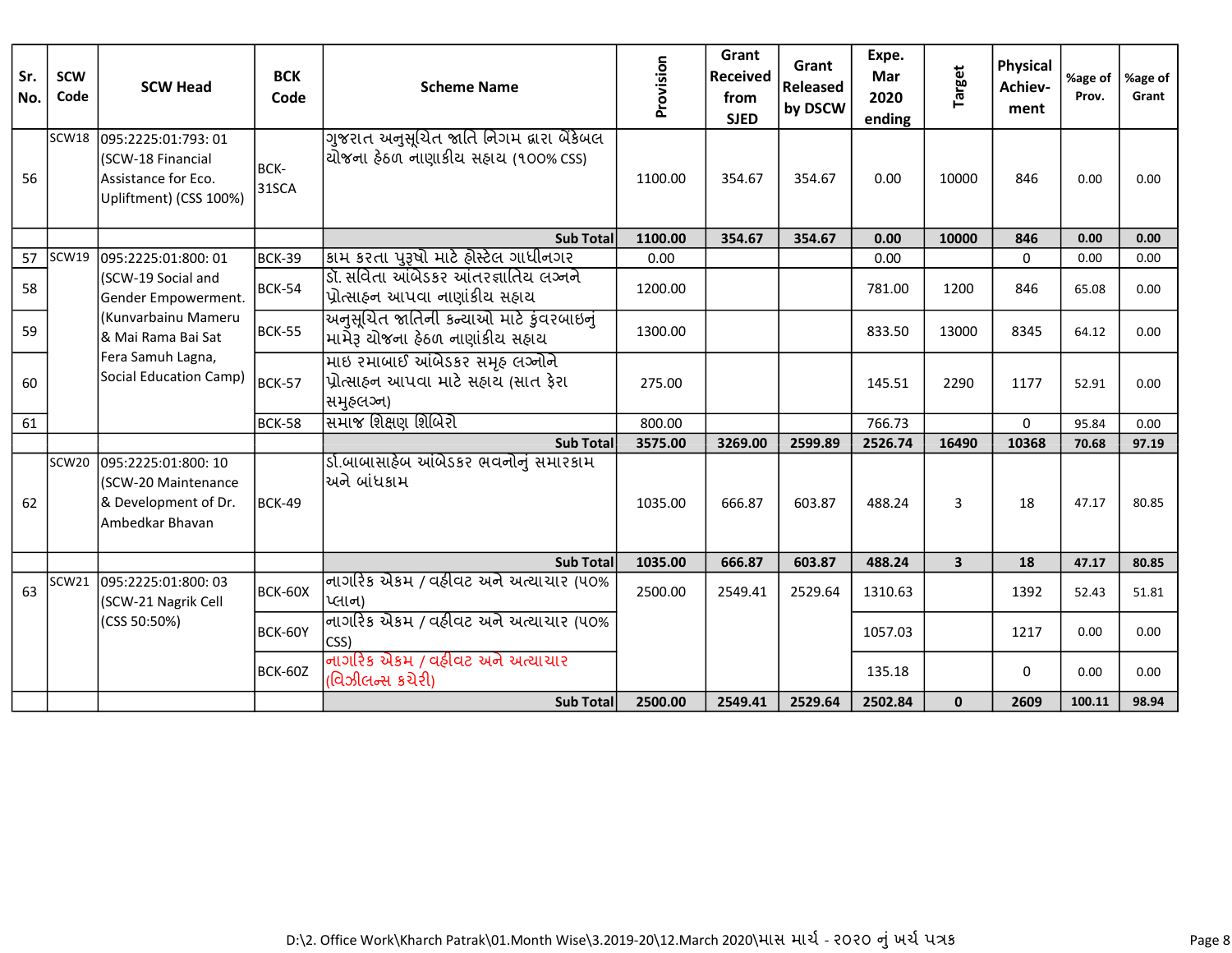| Sr.<br>No. | <b>SCW</b><br>Code | <b>SCW Head</b>                                                                                              | <b>BCK</b><br>Code | <b>Scheme Name</b>                                                                                         | Provision | Grant<br><b>Received</b><br>from<br><b>SJED</b> | Grant<br><b>Released</b><br>by DSCW | Expe.<br>Mar<br>2020<br>ending | <b>Target</b> | <b>Physical</b><br>Achiev-<br>ment | %age of<br>Prov. | %age of<br>Grant |
|------------|--------------------|--------------------------------------------------------------------------------------------------------------|--------------------|------------------------------------------------------------------------------------------------------------|-----------|-------------------------------------------------|-------------------------------------|--------------------------------|---------------|------------------------------------|------------------|------------------|
| 64         | SCW22              | 095:2225:01:800:08<br>(SCW-22 Contigency<br>Plan for Rehabilitation<br>of Atrocities Victims<br>(CSS 50:50%) | BCK-60A            | નાિગરિક હક્ક સંરક્ષણ અધિનિયમ ૧૯૫૫ અને<br> અત્યાચાર નિવારણ અધિનિયમ ૧૯૮૯ ફેઠળ<br> આકસ્મિક ચોજના (૫૦:૫૦% css) | 100.00    | 50.01                                           | 45.06                               | 38.07                          |               | 104                                | 38.07            | 84.49            |
|            |                    |                                                                                                              |                    | <b>Sub Totall</b>                                                                                          | 100.00    | 50.01                                           | 45.06                               | 38.07                          | $\mathbf{0}$  | 104                                | 38.07            | 84.49            |
| 65         |                    | SCW23 095:2225:01:001: 05                                                                                    | <b>BCK-61</b>      | ચિનુસૂચિત જાતિ માટે સંશોધન એકમ                                                                             | 2.86      |                                                 |                                     | 0.00                           |               | $\Omega$                           | 0.00             | 0.00             |
| 66         |                    | (SCW-23 Strengthing of                                                                                       | <b>BCK-62</b>      | ન્યિક્લીયસ બજેટ, અંત્યેષ્ટી અને કર્મકાંડ                                                                   | 1000.00   |                                                 |                                     | 469.25                         | 20000         | 9384                               | 46.93            | 0.00             |
| 67         |                    | Administrative                                                                                               | <b>BCK-65</b>      | પ્રચારક                                                                                                    | 12.00     |                                                 |                                     | 4.01                           | 35            | 6                                  | 33.42            | 0.00             |
| 68         |                    | Mechanism at all Level)                                                                                      | <b>BCK-66</b>      | વહીવટી તંત્રને તમામ કક્ષાએ સંગીન બનાવવં                                                                    | 1313.82   |                                                 |                                     | 704.12                         |               | 56                                 | 53.59            | 0.00             |
| 69         |                    |                                                                                                              | <b>BCK-68</b>      | ચિનુસૂચિત જાતિ પેટા ચોજના માટે કર્મચારી<br>વિર્ગનું સંખ્યાબળ વધારવું                                       | 1000.00   |                                                 |                                     | 867.20                         | 70            | 60                                 | 86.72            | 0.00             |
| 70         |                    |                                                                                                              | BCK-69             | વાહનોની ખરીદી,ભાડા માટે નાણાંકીય સહ્યય                                                                     | 28.90     |                                                 |                                     | 4.29                           |               | $\mathbf{1}$                       | 14.84            | 0.00             |
| 71         |                    |                                                                                                              | BCK-70             | મૂલ્યાંકન, આયોજન, વિનિયમન એકમ/મોજણી                                                                        | 6.05      |                                                 |                                     | 0.00                           |               | 0                                  | 0.00             | 0.00             |
|            |                    |                                                                                                              |                    | <b>Sub Total</b>                                                                                           | 3363.63   | 2391.99                                         | 2140.49                             | 2048.87                        | 20105         | 9507                               | 60.91            | 95.72            |
| 72         | SCW24              | 095:2225:01:001:03<br>(SCW-24 Staff for                                                                      | BCK-63X            | નાગરિક હક્ક સંરક્ષણ અધિકાર અધિનિયમ<br> ૧૯૫૫ માટે કર્મચારી વર્ગ (૫૦% પ્લાન)                                 | 1281.04   | 854.03                                          | 634.08                              | 483.91                         |               | 28                                 | 37.77            | 76.32            |
|            |                    | scheme of Protection of<br>Civil Right Act 1955.)<br>(CSS 50:50%)                                            | BCK-63Y            | નાગરિક ઠક્ક સંરક્ષણ અધિકાર અધિનિયમ<br> ૧૯૫૫ માટે કર્મચારી વર્ગ (૫૦% css)                                   |           |                                                 |                                     | 139.21                         |               | 8                                  | 0.00             | 0.00             |
|            |                    |                                                                                                              |                    | <b>Sub Total</b>                                                                                           | 1281.04   | 854.03                                          | 634.08                              | 623.12                         | $\mathbf{0}$  | 36                                 | 48.64            | 98.27            |
| 73         |                    | SCW25 095:2251:00:800: 01<br>(SCW-25 Strengthing of<br>Administrative<br>Mechanism all Level)                | <b>BCK-67</b>      | માહિતિ અને પ્રાઘોગીકીકરણના વિકાસ માટે<br> તમામ કક્ષાએ ક્રોમ્પ્યુટરીકરણ                                     | 100.00    | 85.00                                           | 84.75                               | 78.41                          |               | 0                                  | 78.41            | 92.52            |
|            |                    |                                                                                                              |                    | <b>Sub Total</b>                                                                                           | 100.00    | 85.00                                           | 84.75                               | 78.41                          | $\mathbf{0}$  | $\mathbf{0}$                       | 78.41            | 92.52            |
| 74         |                    | SCW26 095:2251:00:793: 01<br>(SCW-26 SCS for<br>Monitoring for SCSP)<br>(CSS 100%)                           | <b>BCK-SCA</b>     | यिनुसूयित જાતિ પેટા યોજનાના વિનિયમન<br> માટે SCA (૧૦૦% CSS)                                                | 74.75     | 36.92                                           | 36.92                               | 34.37                          |               | 0                                  | 45.98            | 93.09            |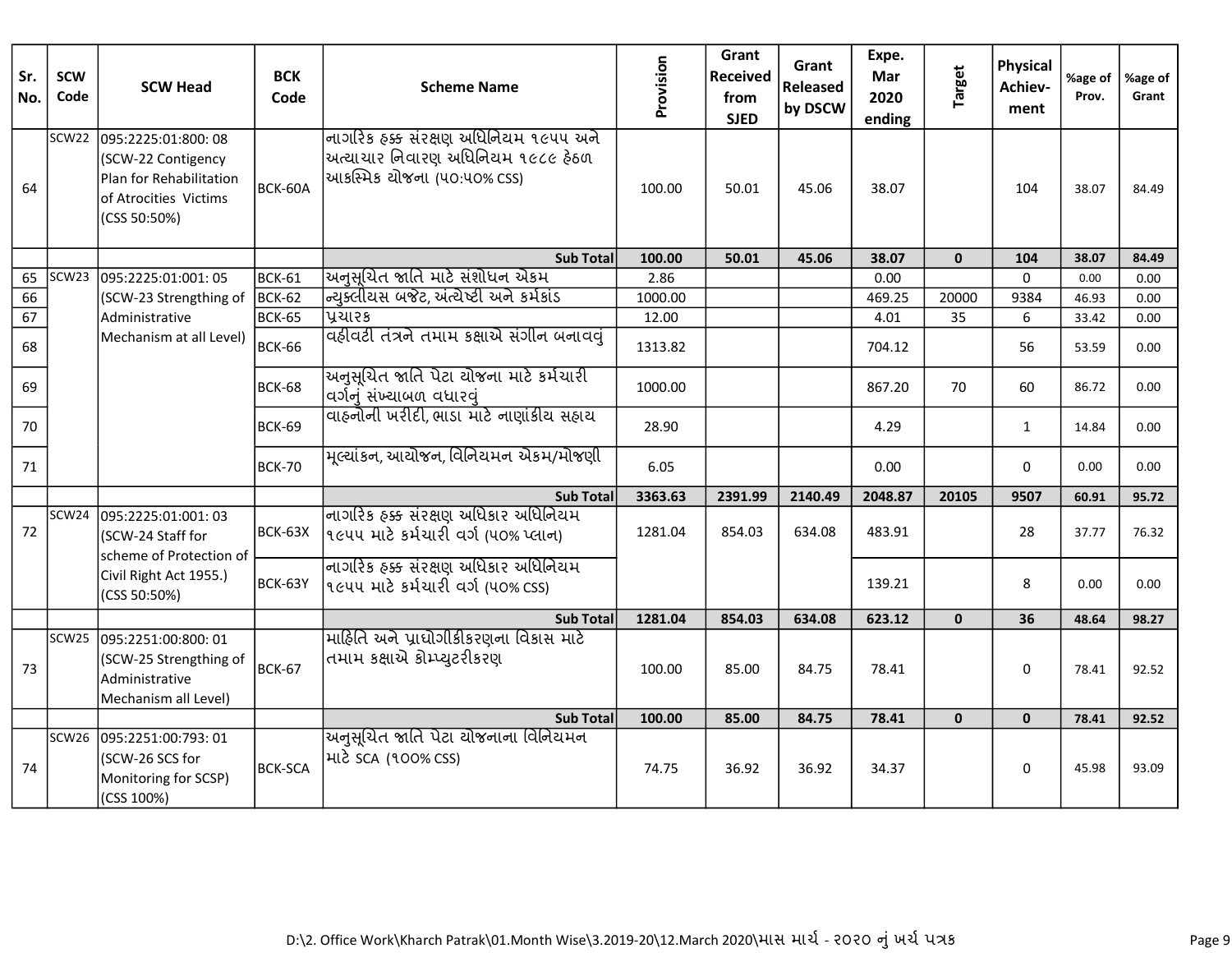| Sr.<br>l No. | <b>SCW</b><br>Code | <b>SCW Head</b> | <b>BCK</b><br>Code | <b>Scheme Name</b>                                | sio<br>௳ | Grant<br> Received  <br>from<br><b>SJED</b> | Grant<br>l Released<br>by DSCW | Expe.<br><b>Mar</b><br>2020<br>ending | <b>Target</b> | <b>Physical</b><br>Achiev-<br>ment | %age of<br>Prov. | ∣%age of<br>Grant |
|--------------|--------------------|-----------------|--------------------|---------------------------------------------------|----------|---------------------------------------------|--------------------------------|---------------------------------------|---------------|------------------------------------|------------------|-------------------|
|              |                    |                 |                    | Sub Total                                         | 74.75    | 36.92                                       | 36.92                          | 34.37                                 | 0             |                                    | 45.98            | 93.09             |
| 75           |                    |                 | BCK-001            | નિયામકશ્રી અનુસૂચિત જાતિ કલ્યાણ (પગાર-<br> ભથ્થા) | 720.03   | 947.45                                      | 903.54                         | 884.13                                |               | 20                                 | 122.79           | 97.85             |
| 76           |                    |                 | BCK-63A            | વ્યિક્તિના સંરક્ષણ માટે કર્મચારી બળ               | 58.05    | 58.05                                       | 18.95                          | 1.44                                  |               |                                    | 2.48             | 7.60              |
|              |                    |                 |                    | Sub Total                                         | 778.08   | 1005.50                                     | 922.49                         | 885.57                                | 0             | 20                                 | 113.81           | 96.00             |
|              |                    |                 |                    | Revenue Total                                     | 91972.29 | 84319.83                                    | 75335.74                       | 73335.89                              | 1091920       | 928525                             | 79.74            | 97.35             |

#### **SUMMARY** Directorate of Scheduled Caste Welfare, Gandhinagar Expenditure report of CAPITAL Schemes Mar-2020 Ending

Capital (Rs. In lakh)

Sr. No. SCW SCW Head BCK<br>Code SCW Head Code Scheme Name Provision Grant Received from SJED Grant Released by DSCW Expe. Mar 2020 ending Target Physical Achievment %age of Prov.  $1 \mid 2 \mid 3 \mid 4 \mid 5 \mid 6 \mid 7 \mid 8 \mid 9 \mid 10 \mid 11$ 2 4 6 8 10 12 13 77 SCW27 095:4225:01:190: 01 (SCW-27 Share Capital for SC Dev. Corporation  $\left| \text{BCK-40A} \right|$ <u>અનુસૂચિત જાતિ વિકાસ નિગમ, ગાંધીનગર</u> |(શેર-મૂંડી) 10.00 0.00 0.00 0.00 1 0 0.00 0.00 Sub Total <mark>10.00 0.00 0.00 0.00 1 0 0.00 0.00</mark> 0.00 78 SCW28 095:4225:01:190: 02 (SCW-28 share Capital for Gujarat Safai Kamdar Dev. Nigam) BCK-42A ગુજરાત સફાઇ કામદાર વિકાસ નિગમ (શેર-મૂડી) 0.00 0.00 0.00 0.00 0.00 0.00 0.00 Sub Total 0.00 0.00 0.00 0.00 0.00 0.00 0.00 0.00 79 SCW29 095:4225:01:277: 01 (SCW-29 Construction of Mamasaheb Fadke Ideal Residentil Schools BCK-28A for Hostel Facilities (CSS 50:50%) <u>મામાસાહેબ ફડકે આદર્શ નિવાસી શાળાઓનું</u> બાંધકામ (૫૦:૫૦% CSS) 2200.00 | 1300.00 | 1300.00 | 1300.00 | 6 | 0 | 59.09 | 100.00

D:\2. Office Work\Kharch Patrak\01.Month Wise\3.2019-20\12.March 2020\માસ માર્ચ - ૨૦૨૦ નું ખર્ચ પત્રક

%age of Grant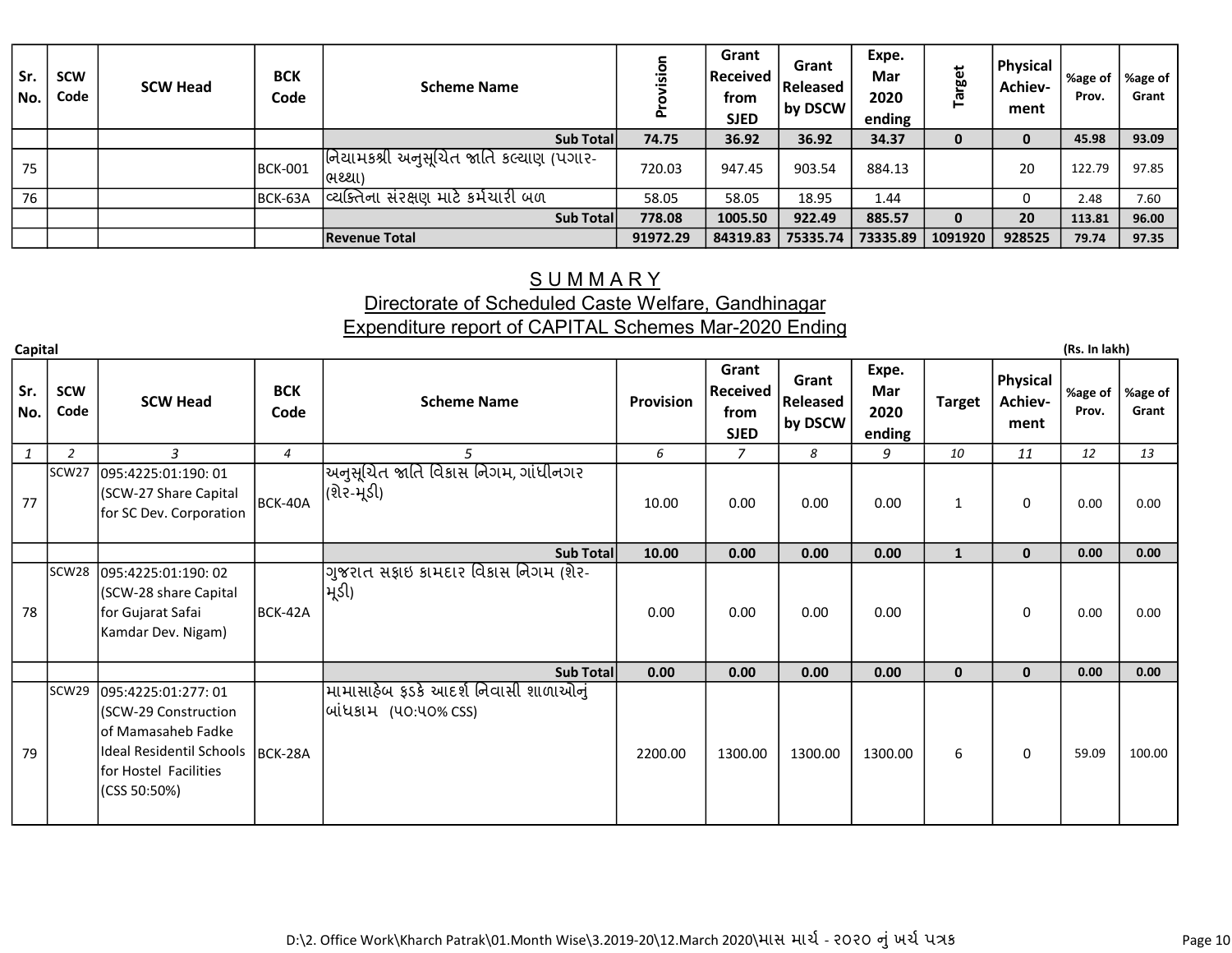| Sr.<br>No. | <b>SCW</b><br>Code | <b>SCW Head</b>                                                                                 | <b>BCK</b><br>Code | <b>Scheme Name</b>                                                                              | Provision | Grant<br>Received<br>from<br><b>SJED</b> | Grant<br>Released<br>by DSCW | Expe.<br>Mar<br>2020<br>ending | <b>Target</b>  | <b>Physical</b><br>Achiev-<br>ment | %age of<br>Prov. | %age of<br>Grant |
|------------|--------------------|-------------------------------------------------------------------------------------------------|--------------------|-------------------------------------------------------------------------------------------------|-----------|------------------------------------------|------------------------------|--------------------------------|----------------|------------------------------------|------------------|------------------|
|            |                    |                                                                                                 |                    | <b>Sub Total</b>                                                                                | 2200.00   | 1300.00                                  | 1300.00                      | 1300.00                        | $6\phantom{1}$ | $\mathbf{0}$                       | 59.09            | 100.00           |
| 80         | SCW30              | 095:4225:01:277:02<br>(SCW-30 Construction<br>of Govt. Hostel for<br>Boys) (CSS 50:50%)         | <b>BCK-25</b>      | સરકારી કુમાર છાત્રાલયોના મકાનોનુ બાંધકામ<br>(40:40% CSP)                                        | 7675.00   | 2640.00                                  | 2640.00                      | 2640.00                        | 16             | $\Omega$                           | 34.40            | 100.00           |
|            |                    |                                                                                                 |                    | <b>Sub Total</b>                                                                                | 7675.00   | 2640.00                                  | 2640.00                      | 2640.00                        | 16             | $\mathbf{0}$                       | 34.40            | 100.00           |
| 81         |                    | SCW31 095:4225:01:277: 03<br>(SCW-31 Construction<br>of Govt. Hostel for<br>Girls) (CSS 50:50%) | <b>BCK-26</b>      | સરકારી કન્યા છાત્રાલયોના મકાનોનુ બાંધકામ<br>(40:40% CSS)                                        | 3850.00   | 1500.00                                  | 1500.00                      | 1500.00                        | 11             | 0                                  | 38.96            | 100.00           |
|            |                    |                                                                                                 |                    | <b>Sub Total</b>                                                                                | 3850.00   | 1500.00                                  | 1500.00                      | 1500.00                        | 11             | $\mathbf{0}$                       | 38.96            | 100.00           |
| 82         |                    | SCW32 095:4225:01:277: 04<br>(SCW-32 Upgradation<br>and Modernisation of<br>Govt. Building.)    | BCK-25A            | सरधरी मधनोने अद्यतन अने आधुनिष्ठ<br>lકરવા માટે ચોજના                                            | 500.00    | 250.00                                   | 250.00                       | 250.00                         | $\Omega$       | 0                                  | 50.00            | 100.00           |
|            |                    |                                                                                                 |                    | <b>Sub Total</b>                                                                                | 500.00    | 250.00                                   | 250.00                       | 250.00                         | $\mathbf{0}$   | $\mathbf{0}$                       | 50.00            | 100.00           |
| 83         | SCW33              | 095:4225:01:800: 01<br>(SCW-33 Construction                                                     | BCK-49A            | ડી.બાબાસાહેબ આંબેડકર ભવનોનું બાંધકામ                                                            | 1340.00   | 900.00                                   | 900.00                       | 900.00                         |                | 0                                  | 67.16            | 100.00           |
| 84         |                    | of Dr. Ambedkar<br>Bhavans/Foundation)                                                          | BCK-49B            | ડૉ. આંબેડકર ફાઉન્ડેશનનું બાંધકામ<br>(અમદાવાદ)                                                   | 0.00      |                                          |                              | 0.00                           |                | 0                                  | 0.00             | 0.00             |
|            |                    |                                                                                                 |                    | <b>Sub Total</b>                                                                                | 1340.00   | 900.00                                   | 900.00                       | 900.00                         | $\mathbf 0$    | $\mathbf{0}$                       | 67.16            | 100.00           |
| 85         | SCW34              | 095:6225:01:193:01<br>(SCW-34 Scheme for                                                        | BCK-32B            | ડૉ. પી. જી. સોલંકી કાચદા સ્નાતકોને લોન<br>શ્ચાપવાની ચોજના                                       | 55.00     |                                          |                              | 0.00                           | 91             | $\Omega$                           | 0.00             | 0.00             |
| 86         |                    | Income & Emp.<br>Generation and Eco.<br>Upliftment)                                             | BCK-32C            | ર્ડા પી.જી. સોલંકી અનુસૂચિત જાતિના તબીબી<br> સ્નાતક અને અનુસ્નાતક ડૉકટોરોને લોન<br>આપવાની યોજના | 22.00     |                                          |                              | 0.00                           | $\overline{7}$ | 0                                  | 0.00             | 0.00             |
|            |                    |                                                                                                 |                    | <b>Sub Total</b>                                                                                | 77.00     | 64.00                                    | 64.00                        | 0.00                           | 98             | $\mathbf{0}$                       | 0.00             | 0.00             |
| 87         | SCW35              | 095:6225:01:800: 01<br>(SCW-35 Scheme for<br>Income & Emp.                                      | BCK-43A            | શહેરી વિસ્તારમાં નાના ઉદ્યોગ સાહસિકોને<br>નાણાંકિય સહ્યય                                        | 0.00      |                                          |                              | 0.00                           |                | 0                                  | 0.00             | 0.00             |
| 88         |                    | Generation and Eco.<br>Upliftment)                                                              | BCK-73A            | શહેરી વિસ્તારમાં નાના ઉદ્યોગ સાહસિકોને<br> નાણાંકિય સહ્રાય (ગરીબી નાબુદી)                       | 0.00      |                                          |                              | 0.00                           |                | 0                                  | 0.00             | 0.00             |
|            |                    |                                                                                                 |                    | <b>Sub Total</b>                                                                                | 0.00      | 0.00                                     | 0.00                         | 0.00                           | $\mathbf{0}$   | $\mathbf{0}$                       | 0.00             | 0.00             |